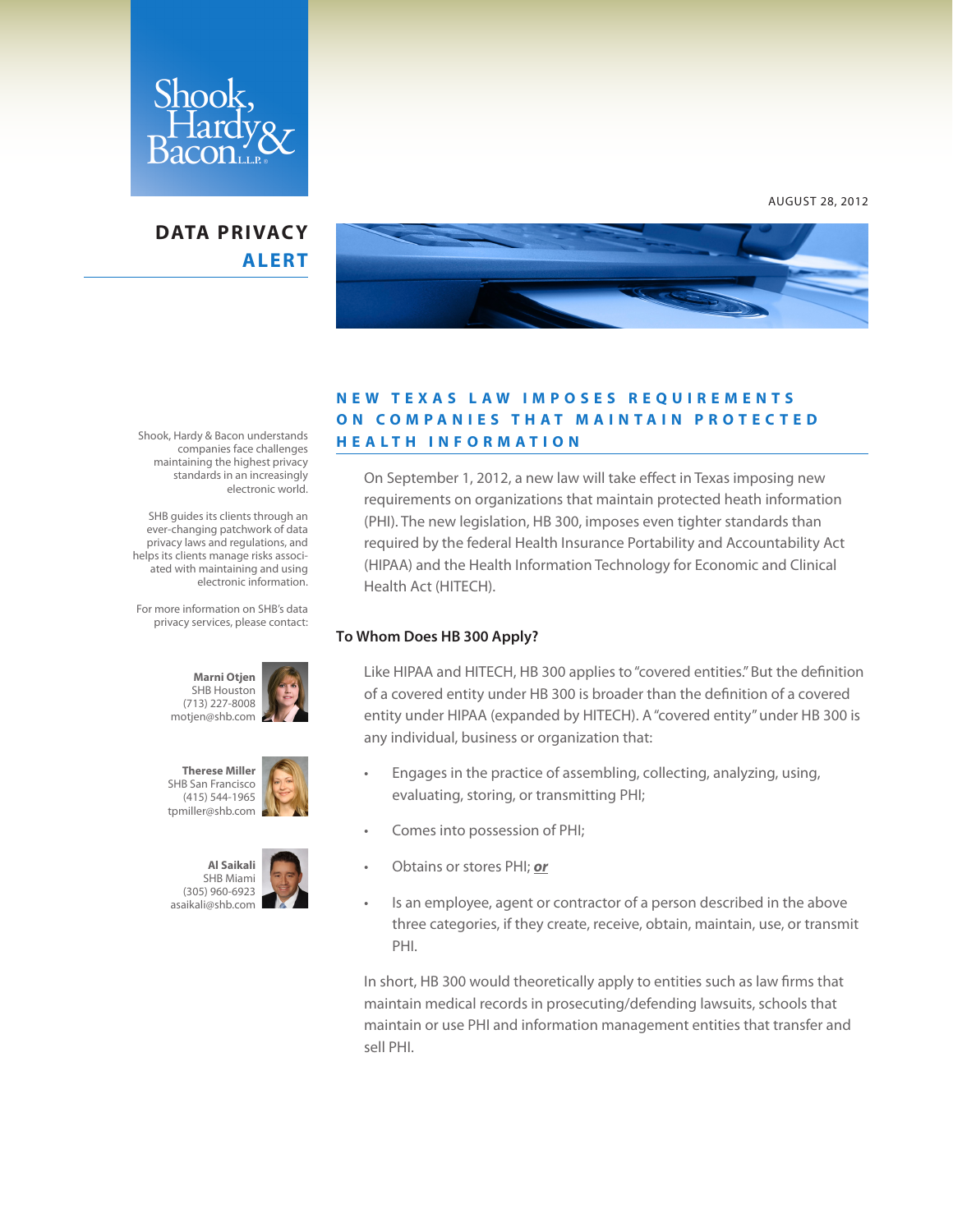

# **DATA PRIVACY ALERT**

AUGUST 28, 2012

#### **What Does HB 300 Require?**

HB 300 imposes a number of requirements on covered entities, including but not limited to:

**Employee Training** – Covered entities must train their employees about federal and state law related to the protection of PHI. The training must be specifically tailored for the employee's responsibilities and the ways in which the covered entity uses PHI. New employees must be trained within 60 days of their hire dates, training should take place at least once every two years, and upon the completion of a training program, the employee must sign a statement verifying the employee's attendance. The covered entities must maintain these signed employee statements. In contrast, HIPAA requires training only within a reasonable period of time after an employee is hired or whenever there are material changes to privacy policies.

**Patient Record Requests** – HB 300 requires covered entities to provide patients with electronic copies of their electronic health records within 15 business days of the patient's written request. This requirement differs from HIPAA, which allows covered entities 30 days to respond to such requests.

**Disclosure of PHI** – HB 300 prohibits the sale of PHI. Additionally, a covered entity may only disclose PHI to another covered entity for the purpose of treatment, payment, health care operation, performing an insurance or health maintenance organization function, or as otherwise authorized or required by state or federal law. If disclosure is made, then the covered entity must give notice to patients about the disclosure.

**Consumer Information Website** – The Texas attorney general must maintain a Website explaining consumer privacy rights regarding PHI under Texas and federal law, a list of the state agencies that regulate covered entities, detailed information about each agency's complaint enforcement process, and contact information for each agency for reporting a violation of HB 300.

**Audits of Covered Entities** – Texas's Health and Human Services Commission may request that the U.S. Secretary of Health and Human Services conduct an audit of a covered entity to determine compliance with HIPAA, and the commission must periodically monitor and review the results of those audits.

#### **What Are the Consequences for Violating the Law?**

HB 300 imposes significant civil penalties, ranging from \$5,000 to \$1.5 million, on covered entities that fail to comply with its requirements. The Texas attorney general is responsible for pursuing these penalties. In determining the amount of a penalty imposed, the court will consider the seriousness of the violation, the entity's compliance history, the risk of harm to the patient, the amount necessary to deter future violations, and efforts made to correct the violation.